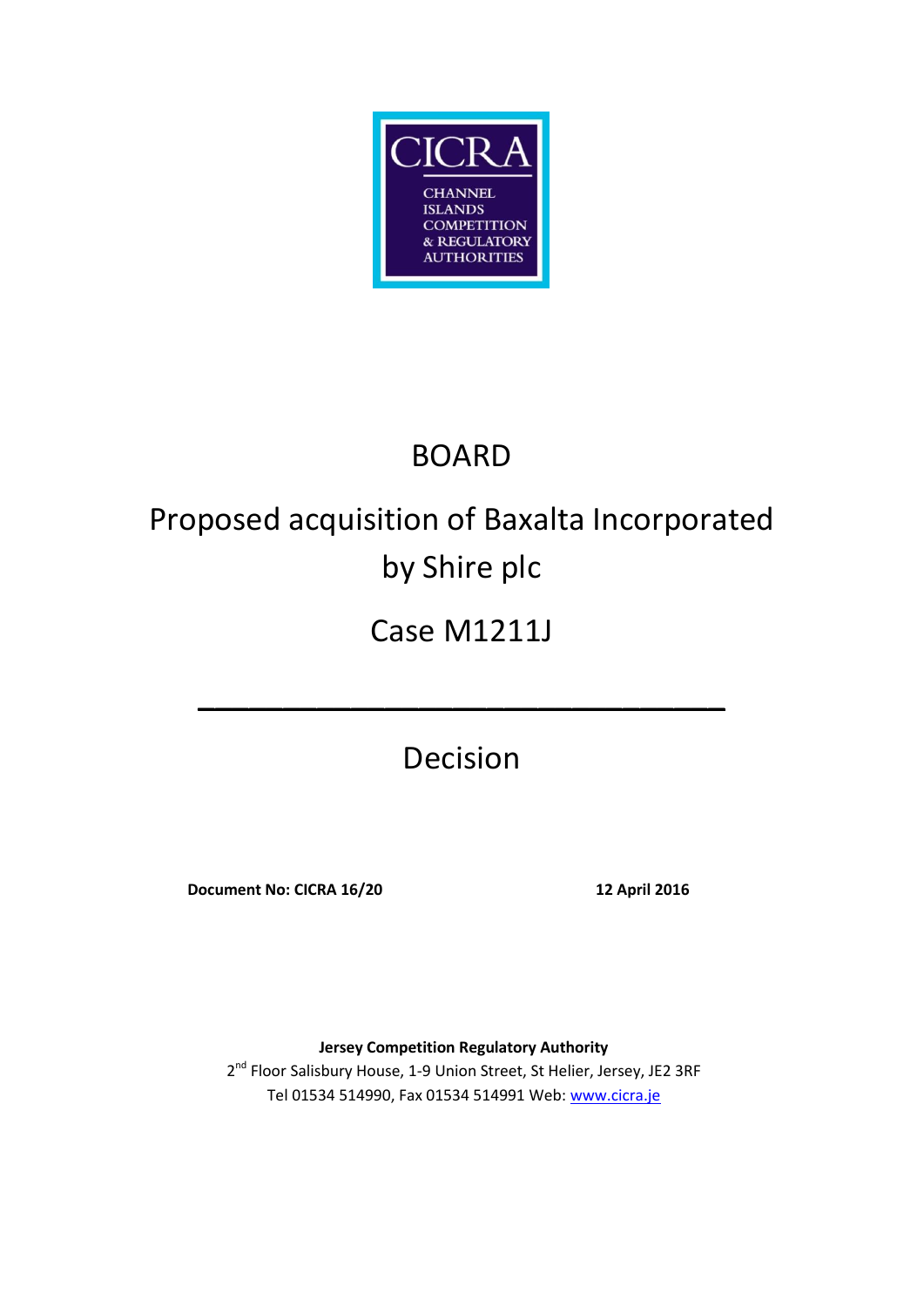#### **CONTENTS**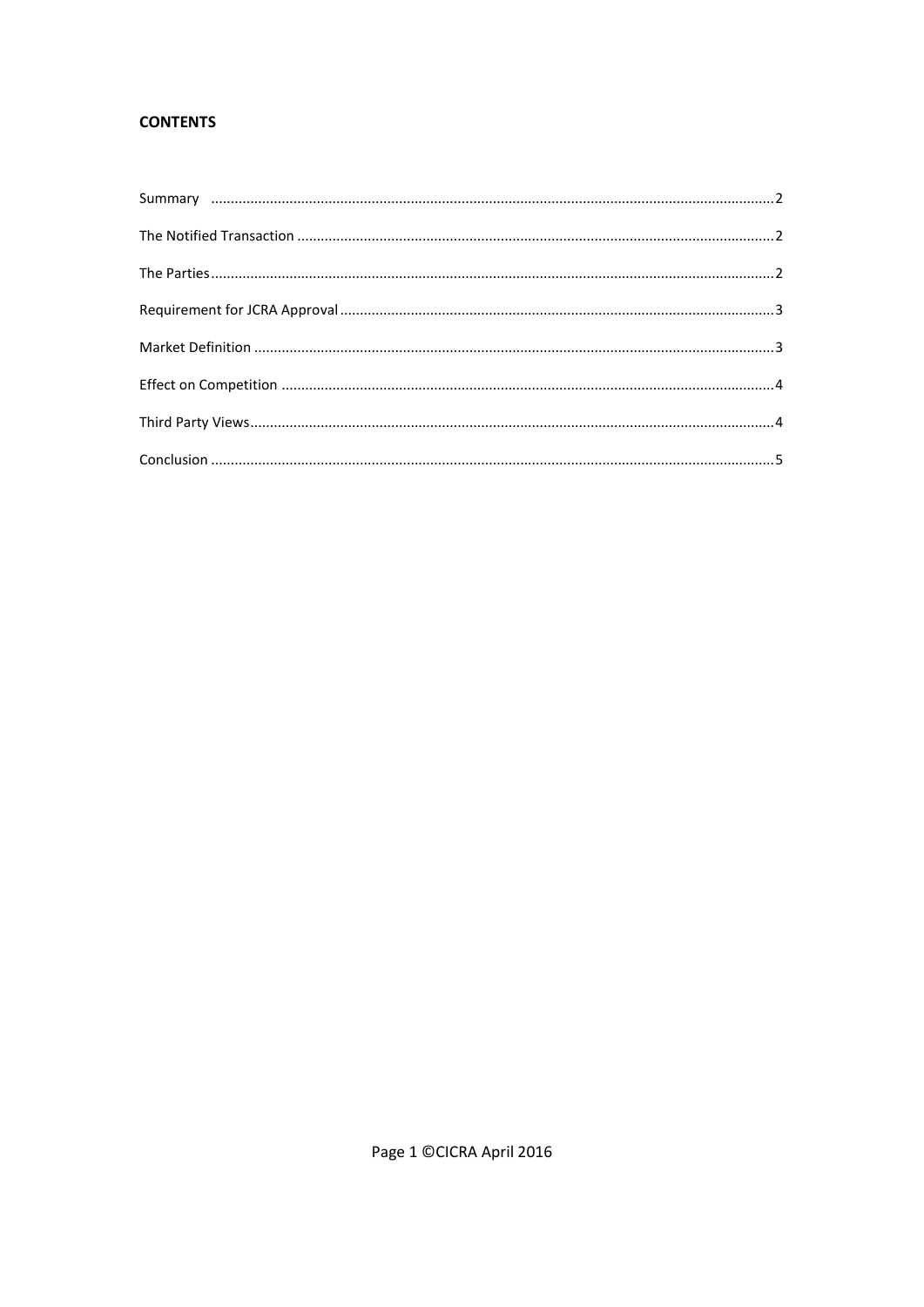#### <span id="page-2-0"></span>**Summary**

- 1. Shire plc ("Shire") intends to acquire sole control of Baxalta Incorporated ("Baxalta"). Control will be acquired through the merger of BearTracks Inc ("BearTracks"), a wholly owned subsidiary of Shire, with Baxalta, at which time the issued common stock of Baxalta will be cancelled and exchanged for a combination of cash and new shares in Shire. As a result, Baxalta will become a wholly owned subsidiary of Shire. The transaction has been notified to the Jersey Competition Regulatory Authority (the "JCRA") for approval pursuant to Article 21 of the Competition (Jersey) Law 2005 (the "Law").
- 2. The JCRA has determined that the proposed acquisition will not lead to a substantial lessening of competition in any relevant market and hereby approves the acquisition.

#### <span id="page-2-1"></span>**The Notified Transaction**

- 3. On 21 March 2016, pursuant to Article 21 of the Law, the JCRA received an application for approval of Shire's acquisition of Baxalta.
- 4. The JCRA registered its receipt of the application by posting a notification on its website on 22 March 2016. It invited comments by 5pm on Wednesday 5 April 2016. No submissions were received.

#### <span id="page-2-2"></span>**The Parties**

- 5. Shire is a Jersey registered public company, registration number 99854. It is listed on the London Stock Exchange and headquartered in the Republic of Ireland. In the financial year ended 31 December 2015, Shire's worldwide turnover was approximately £4.6 billion. Since Shire does not make any sales of its products into Jersey, no part of that turnover was achieved in Jersey.
- 6. Baxalta is a company incorporated in Delaware, USA, registration number 5572011. It is listed on the New York Stock Exchange. In the financial year ended 31 December 2015, Baxalta's worldwide turnover was approximately £4.4 billion, of which approximately [ $\ge$ ] was achieved in Jersey in respect of sales of a single product (Factor VII concentrate) to  $[\mathcal{K}]$ .
- 7. Both Shire and Baxalta are active in the manufacture and supply of finished dose pharmaceutical products. They also carry out research and development and both have a number of pipeline products.

Page 2 ©CICRA April 2016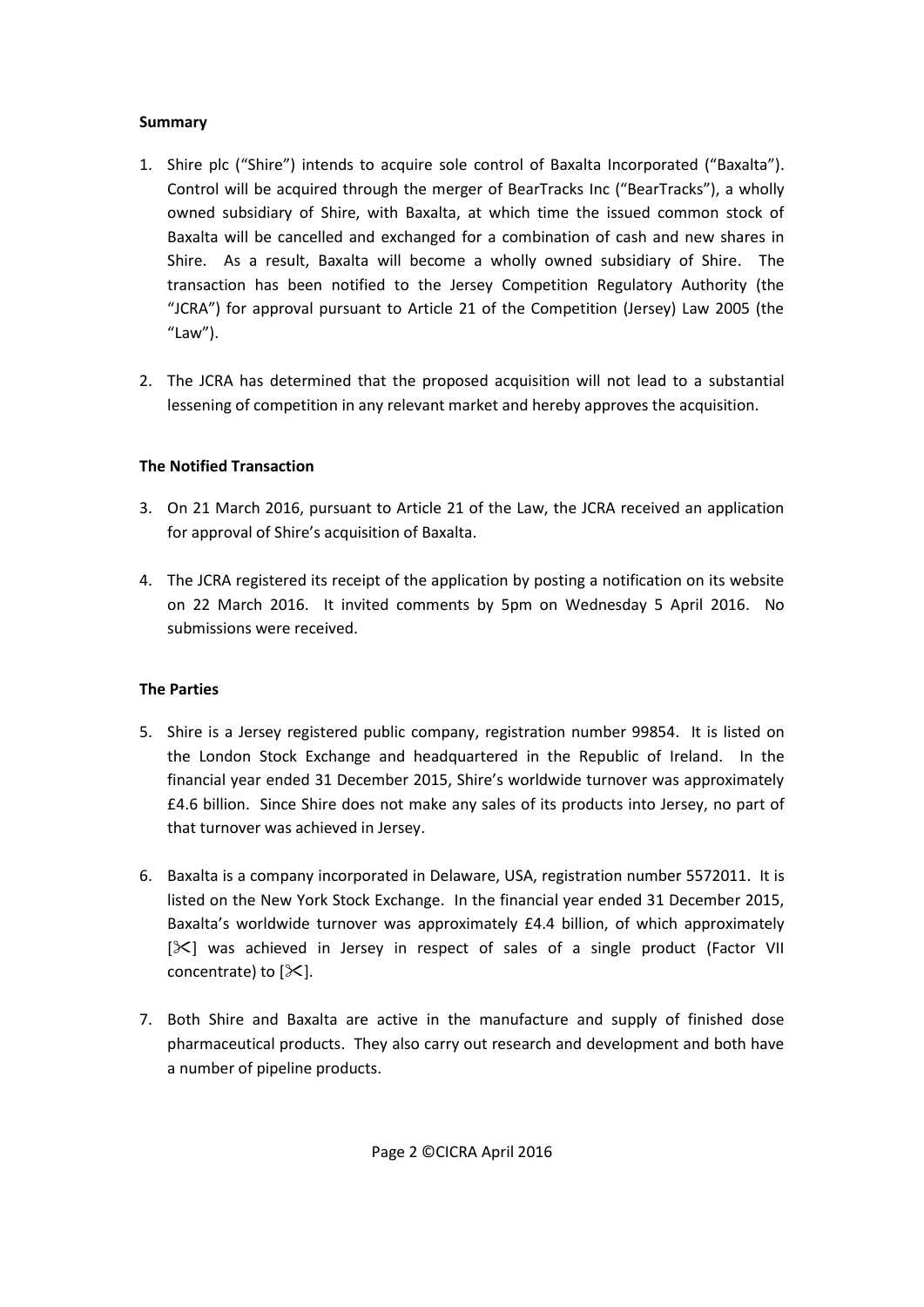#### <span id="page-3-0"></span>**Requirement for JCRA Approval**

- 8. Under Article 2(1)(b) of the Law, a merger occurs where a person who controls an undertaking acquires direct or indirect control of the whole or part of another undertaking.
- 9. On completion of the notified transaction, Shire will acquire 100% of the shares of, and hence sole control over, Baxalta.
- 10. Under Article 20(1) of the Law, certain mergers must be notified to, and approved by, the JCRA before they can be put into effect. Article 4 of the Competition (Mergers and Acquisitions) (Jersey) Order 2010 (the "Order**"**) provides that if one or more of the parties to a proposed merger or acquisition has an existing share of 40% or more of the supply or purchase of goods or services of any description supplied to or purchased from persons in Jersey, then that merger must be notified to the JCRA under Article 20(1) of the Law<sup>1</sup>.
- 11. As set out above, Baxalta supplies a single pharmaceutical product, Factor VII concentrate,  $[\times]$ . The parties submit that Baxalta has  $[\times]$  of the share of supply of Factor VII in Jersey.
- 12. On the basis of these facts, pursuant to the Order and Article 20(1) of the Law, the JCRA's approval is required before the acquisitions are executed.

#### <span id="page-3-1"></span>**Market Definition**

 $\overline{a}$ 

- 13. Under Article 60 of the Law, the JCRA must ensure that so far as possible questions arising in relation to competition are dealt with in a manner that is consistent with the treatment of corresponding questions under EU law.
- 14. In previous decisions<sup>2</sup>, the European Commission has noted that pharmaceutical products may be classified into therapeutic classes using the Anatomical Therapeutic Chemical ("ATC") classification devised by the European Pharmaceutical Marketing Research Association ("EphMRA"). The ATC has sixteen categories (A, B, C, etc.) each of

<sup>1</sup> Subject to two limited exceptions, neither of which apply in this case.

<sup>2</sup> For example*, Case No COMP/M.6091 - GALENICA / FRESENIUS MEDICAL CARE / VIFOR FRESENIUS MEDICAL CARE RENAL PHARMA JV* [\(http://ec.europa.eu/competition/mergers/cases/decisions/m6091\\_20111005\\_20310\\_2199161\\_E](http://ec.europa.eu/competition/mergers/cases/decisions/m6091_20111005_20310_2199161_EN.pdf) [N.pdf\)](http://ec.europa.eu/competition/mergers/cases/decisions/m6091_20111005_20310_2199161_EN.pdf)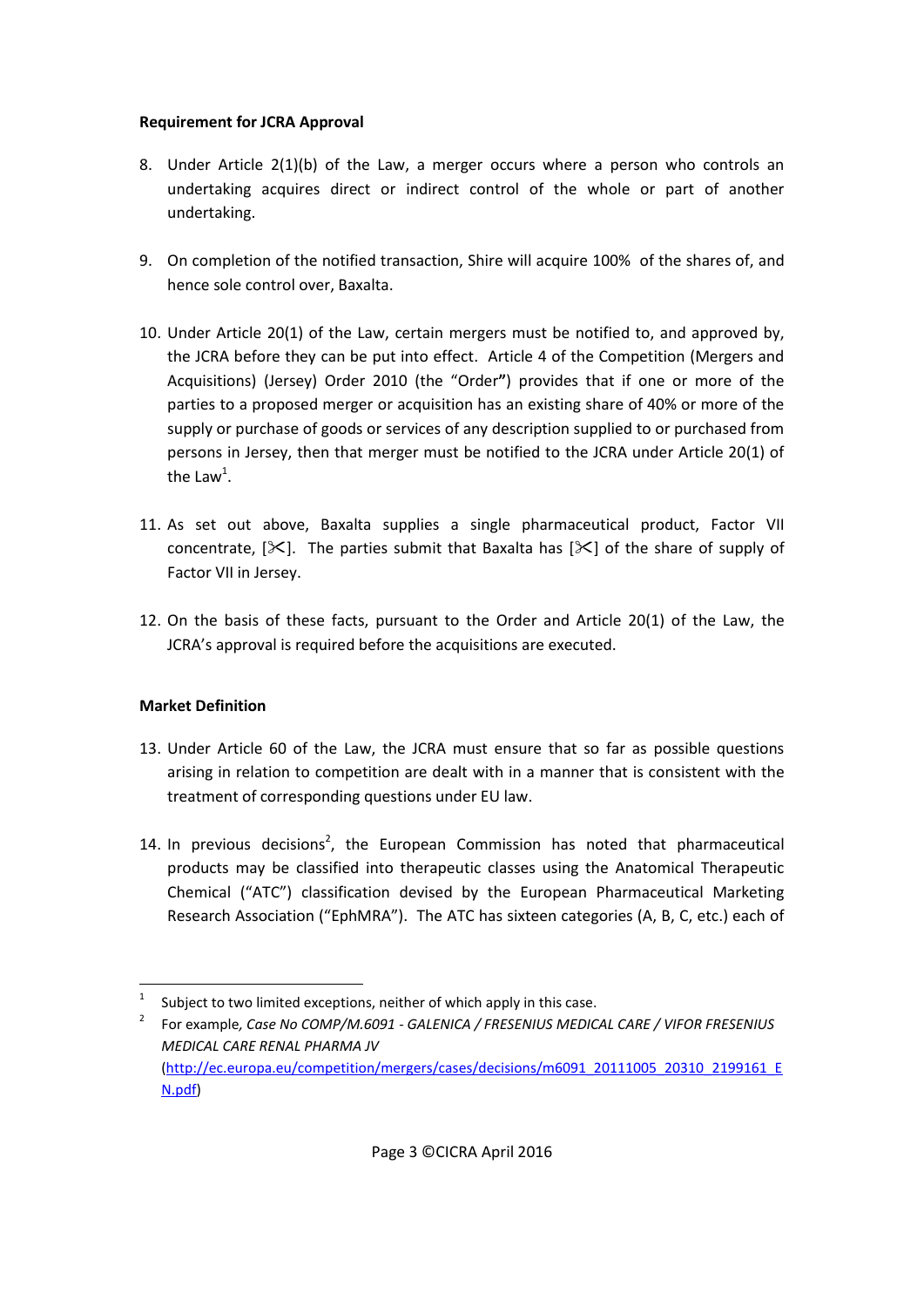which has different levels. At the third level (ATC3), products are grouped on the basis of their therapeutic indication.

- 15. The European Commission has generally used ATC3 as the starting point for defining the relevant product market in relation to pharmaceutical products.
- 16. In previous decisions, the European Commission has defined the geographic market for pharmaceutical products as being national in scope on the basis of a number of factors, including different regulatory frameworks, price setting and reimbursement rules.
- 17. As noted above, the only product supplied by the parties in Jersey is Factor VII concentrate. Factor VII concentrate is part of ATC3 code B2D and ATC4 code B2D2. Other products at the ATC4 code level are Factors II, IX and X.
- 18. The parties submit that the relevant market in this case is the supply of Factor VII to persons in Jersey.
- 19. In this case, the precise product and geographic market can be left open, since the transaction will not give rise to a substantial lessening of competition in Jersey on the basis of any market definition considered.

#### <span id="page-4-0"></span>**Effect on Competition**

- 20. Pursuant to Article 22(4) of the Law, the JCRA must determine if the proposed acquisition would substantially lessen competition in Jersey or any part of it.
- 21. There is no overlap between the activities of the parties in Jersey. The only product supplied by Baxalta in Jersey is Factor VII concentrate. Shire does not manufacture or sell a product that competes with Factor VII either in Jersey or elsewhere. Since the parties do not currently compete in Jersey, the acquisition will not substantially lessen competition in that regard.
- 22. The merger will not give rise to anti-competitive vertical foreclosure in Jersey, since neither party is active in a market upstream or downstream of a market in which the other is active.

#### <span id="page-4-1"></span>**Third Party Views**

23. No third party concerns were raised in respect of the transaction.

Page 4 ©CICRA April 2016